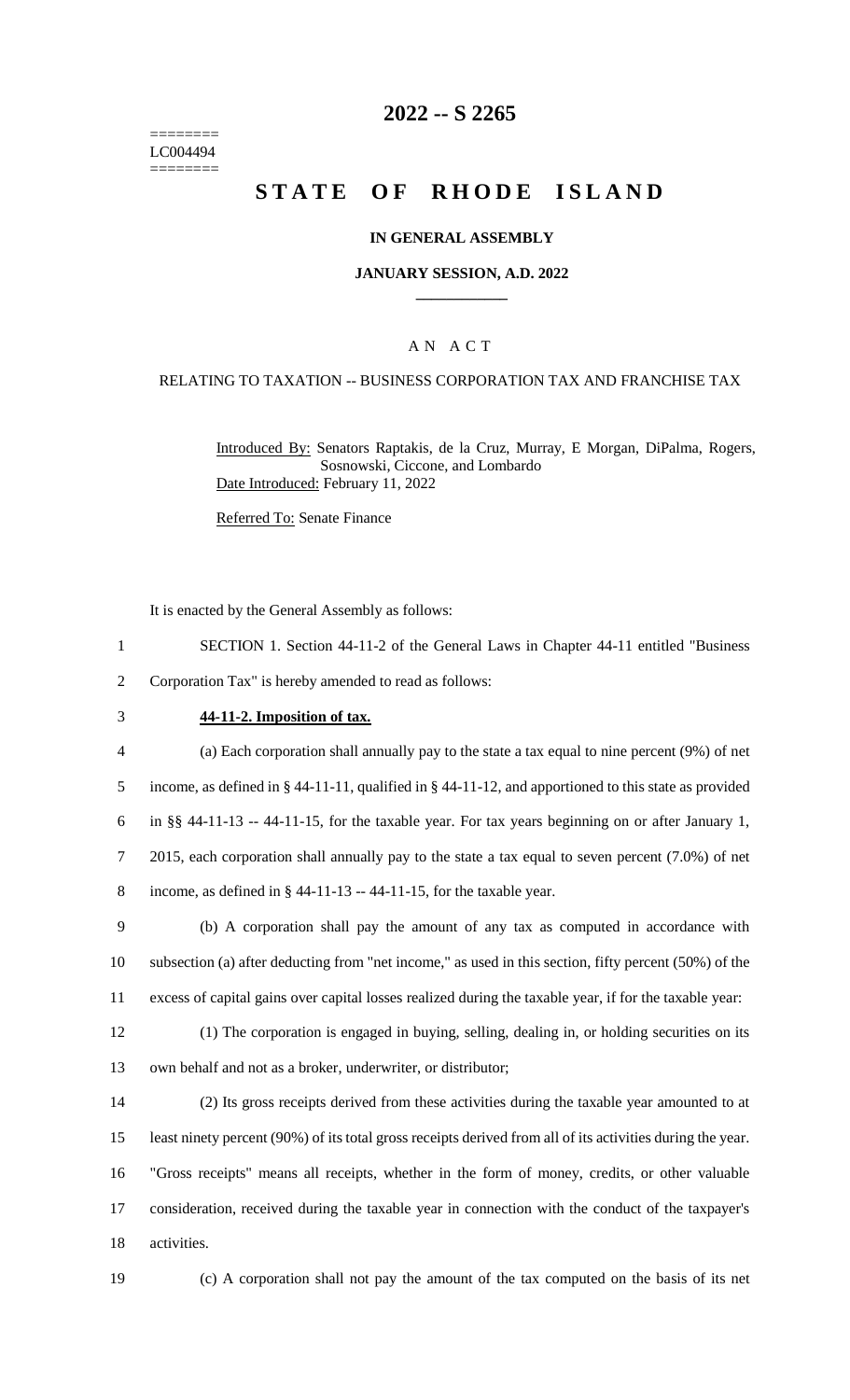income under subsection (a), but shall annually pay to the state a tax equal to ten cents (\$.10) for each one hundred dollars (\$100) of gross income for the taxable year or a tax of one hundred dollars (\$100), whichever tax shall be the greater, if for the taxable year the corporation is either a "personal holding company" registered under the federal Investment Company Act of 1940, 15 U.S.C. § 80a- 1 et seq., "regulated investment company," or a "real estate investment trust" as defined in the federal income tax law applicable to the taxable year. "Gross income" means gross income as defined in the federal income tax law applicable to the taxable year, plus: (1) Any interest not included in the federal gross income; minus (2) Interest on obligations of the United States or its possessions, and other interest exempt from taxation by this state; and minus (3) Fifty percent (50%) of the excess of capital gains over capital losses realized during the taxable year. (d)(1) A small business corporation having an election in effect under subchapter S, 26 U.S.C. § 1361 et seq., shall not be subject to the Rhode Island income tax on corporations, except that the corporation shall be subject to the provisions of subsection (a), to the extent of the income that is subjected to federal tax under subchapter S. Effective for tax years beginning on or after 17 January 1, 2015, a small business corporation having an election in effect under subchapter S, 26 U.S.C. § 1361 et seq., shall be subject to the minimum tax under § 44-11-2(e). (2) The shareholders of the corporation who are residents of Rhode Island shall include in their income their proportionate share of the corporation's federal taxable income. (3) [Deleted by P.L. 2004, ch. 595, art. 29, § 1.] (4) [Deleted by P.L. 2004, ch. 595, art. 29, § 1.] (e) Minimum tax. The tax imposed upon any corporation under this section, including a small business corporation having an election in effect under subchapter S, 26 U.S.C. § 1361 et seq., shall not be less than four hundred fifty dollars (\$450). For tax years beginning on or after January 1, 2017, the tax imposed shall not be less than four hundred dollars (\$400). (f) If a corporation's annual gross income, as defined in § 44-11-2(c), amounts to less than the four hundred dollar (\$400) minimum tax imposed by subsection (e) of this section, the 29 difference shall be refunded to the corporation; provided, the amount refunded shall never be greater than the four hundred dollar (\$400) minimum tax paid. SECTION 2. This act shall take effect upon passage.

======== LC004494 ========